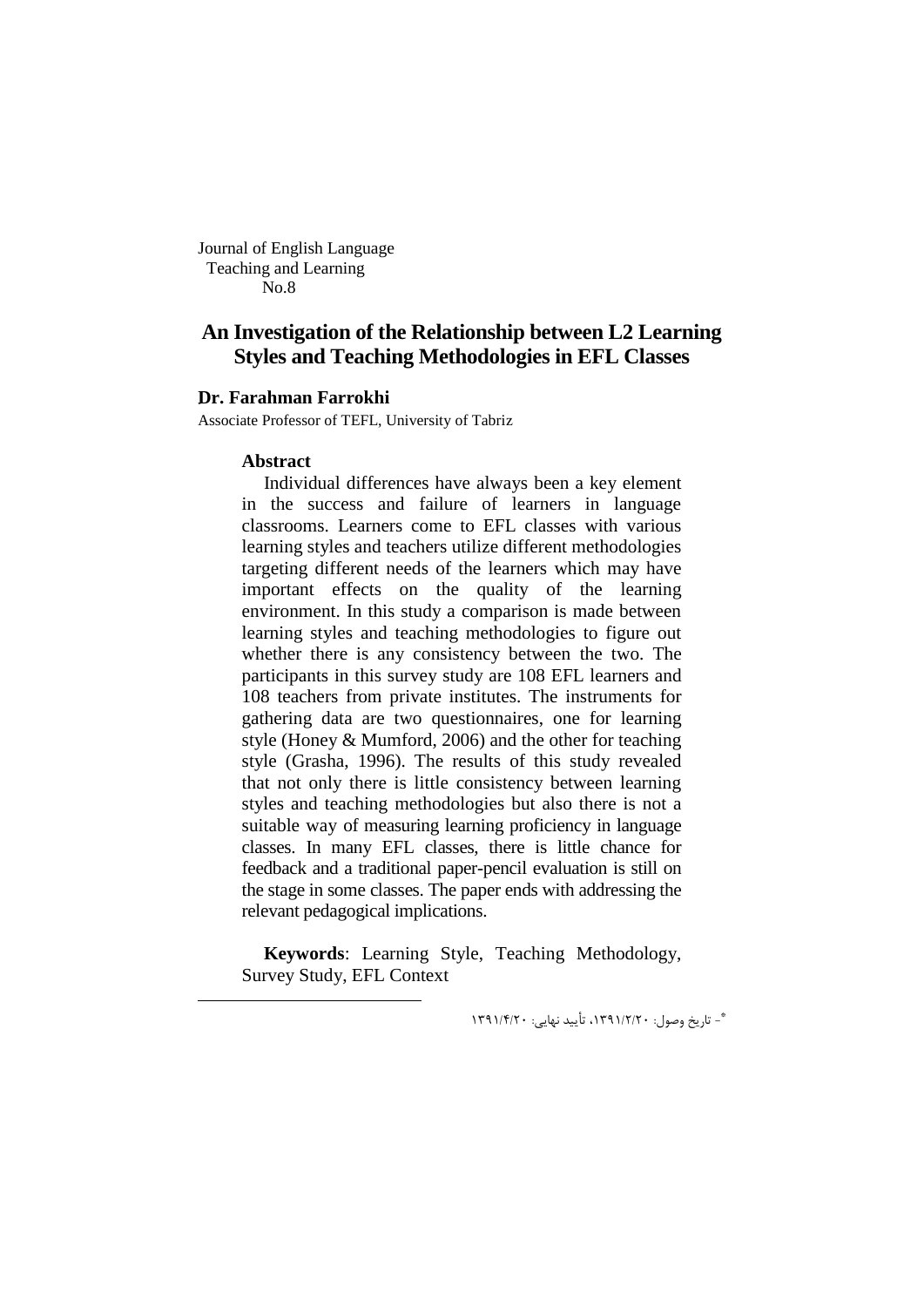### **1. Introduction**

According to some great thinkers and philosophers such as *Confucius*, learning is the beating heart of every human activity. The following inspiring quote further clarifies the place of learning in the development of humanity (Dawson, 1993, p. 70):

If one loves humaneness but does not love learning, the consequence of this is folly; if one loves understanding but does not love learning, the consequence of this is unorthodoxy; if one loves good faith but does not love learning, the consequence of this is damaging behaviour; if one loves straightforwardness but does not love learning, the consequence of this is rudeness; if one loves courage but does not love learning, the consequence of this is rebelliousness; if one loves strength but does not love learning, the consequence of this is violence.

 Confucius also mentions that human mind is like a *tabula rasa* which is going to be affected by the environment and the experiences one gathers throughout the life (Huang, 1997). Therefore, environment and the ecological aspects, which education is part of it, are of key importance in learners' success. One of these ecological aspects which has an undeniable effect on learners is teaching methodology. Most of the philosophers and experts in the realm of teaching and educational sciences have always considered learning and teaching as complementary terms. Considering different viewpoints of learning-teaching dichotomy has a key role in increasing the quality of EFL classes. Socrates believes that an influential teaching take place when the teacher helps learners to achieve autonomy and independence. Learning autonomy is also advocated as being effective by many SLA researchers (Kumaravadivelu, 2003). As Socrates discusses, teacher should not be the main source of knowledge in the class and there should not be a unidirectional relationship between the teacher and the learners. Teaching is best achieved when it is based on a mutual relationship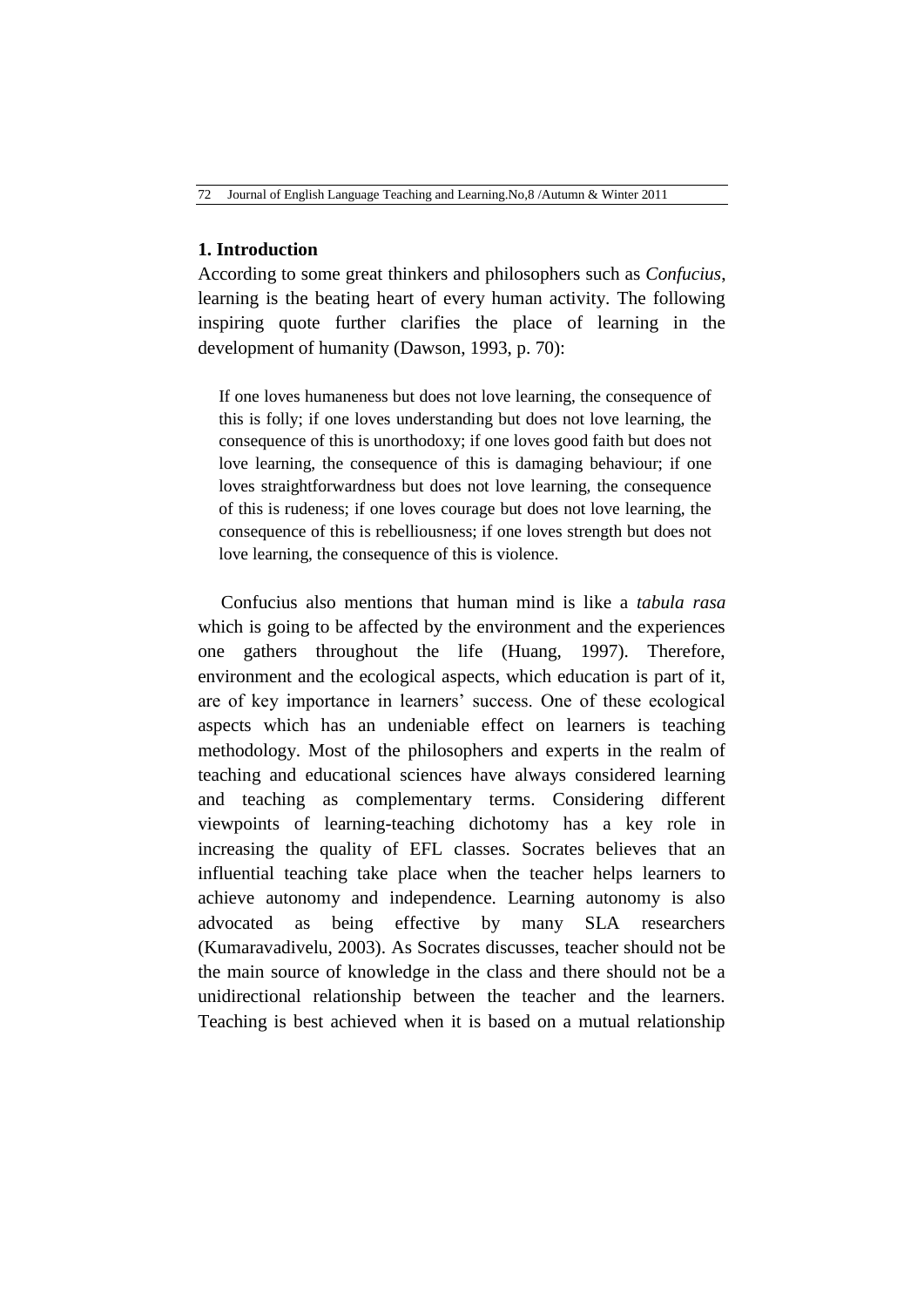between learners and the teacher through asking questions and increasing learners' problem-solving ability. In other words, learning environment should create a curious insight in the mind of the learners through which learners are able to change the environment and to gain independence (Rowe, 2001). If the learning environment treats learners as consumers and there is no creativity on the part of the learners, then no new knowledge is produced and there is no questioning from the learners. Learners take the information they receive from environment for granted. This condition changes learners into a couch potato willing to accept everything as being true. Plato mentioned that knowledge is innately endowed to human being and education is a tool to increase the quality of behaviors in order to reach a decent condition which is praised by the society (Cooper, 2001). If there is no good faith behind education and knowledge, devastation is the output of human endeavor. Confucius has the idea of learner's social development through learning and believes that in a learning situation, education is not the only goal to be achieved by teaching. Education is a tool to achieve a goal which is outside the realm of education (Shen, 2001). Aristotle definition of learning is related to learners' five senses; he further mentioned that the whole learner should be involved in the process of learning. Learning is best achieved when the differences between the learners' inner and outer world are decreased (Seraphine, 2001). Ghazzali (cited in Tavil, 2001) put emphasis on affective factors and mentioned that teachers should not create a unidirectional relationship in the class in which the teacher is the main source of information. There should be a consultative relationship between the teacher and learners. Ghazzali further believed that human values should be taught to learners (Tavil, 2001). As the aforementioned discussion suggests, increasing the quality of learning environment is the concern of many philosophers and thinkers to the date.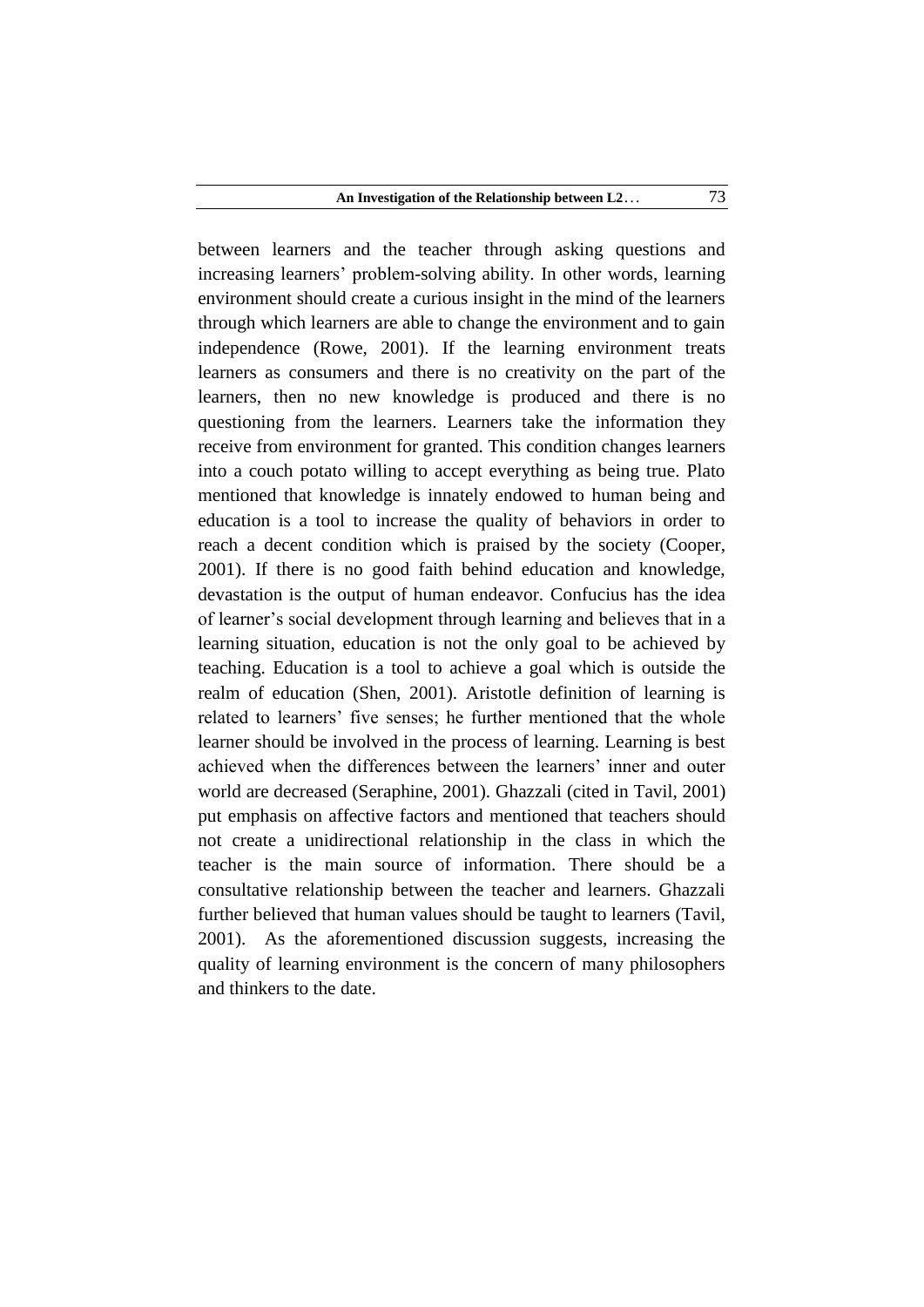In the same vein, Freire (1970) distinguishes between two kinds of education which show the nature of learner-teacher relationship. In the first kind of education, which is called the *banking concept of education*, learners are considered as a bank account which need to be filled with the information from the teacher and learners are not allowed to draw this information from their account which is the input learners receive from the environment. In banking concept of education, learners have a passive part in the class and there is a unidirectional relationship between the teacher and learners, i.e. the teacher is the only source who provides input for the learners. In this kind of education, learners have little chance of asking or participating in class and teachers' knowledge is taken for granted. The teacher takes lead of the class and there is no dialog. However, in the second kind of education, which is called the *problem solving concept of education*, learners have the chance to participate in class discussion and there is a mutual relationship between the teacher and learners. This kind of education is what Ghazzali (cited in Tavil, 2001) emphasized in his definition of education. In this kind of education, learners are treated as an active part of learning environment and their voices are treated as being important for shaping the process of learning. Problem-solving concept of education provides learners with a creative mind, enabling them to generate novel ideas. The output of such an educational system is a person who is going to change the environment in a way that what is in the environment is not of fixed nature but changing. It can be concluded that teaching methodology has a great effect on the nature of learning.

 As it was discussed earlier, teaching sheds shadow on learning and the nature of this two-way relationship is important in increasing the quality of language classrooms. What is crystal clear is that educational contexts are affected by many elements which can have hindering or beneficial effects on learning. One cannot utilize a onedimensional method to reach the goals of educational system and there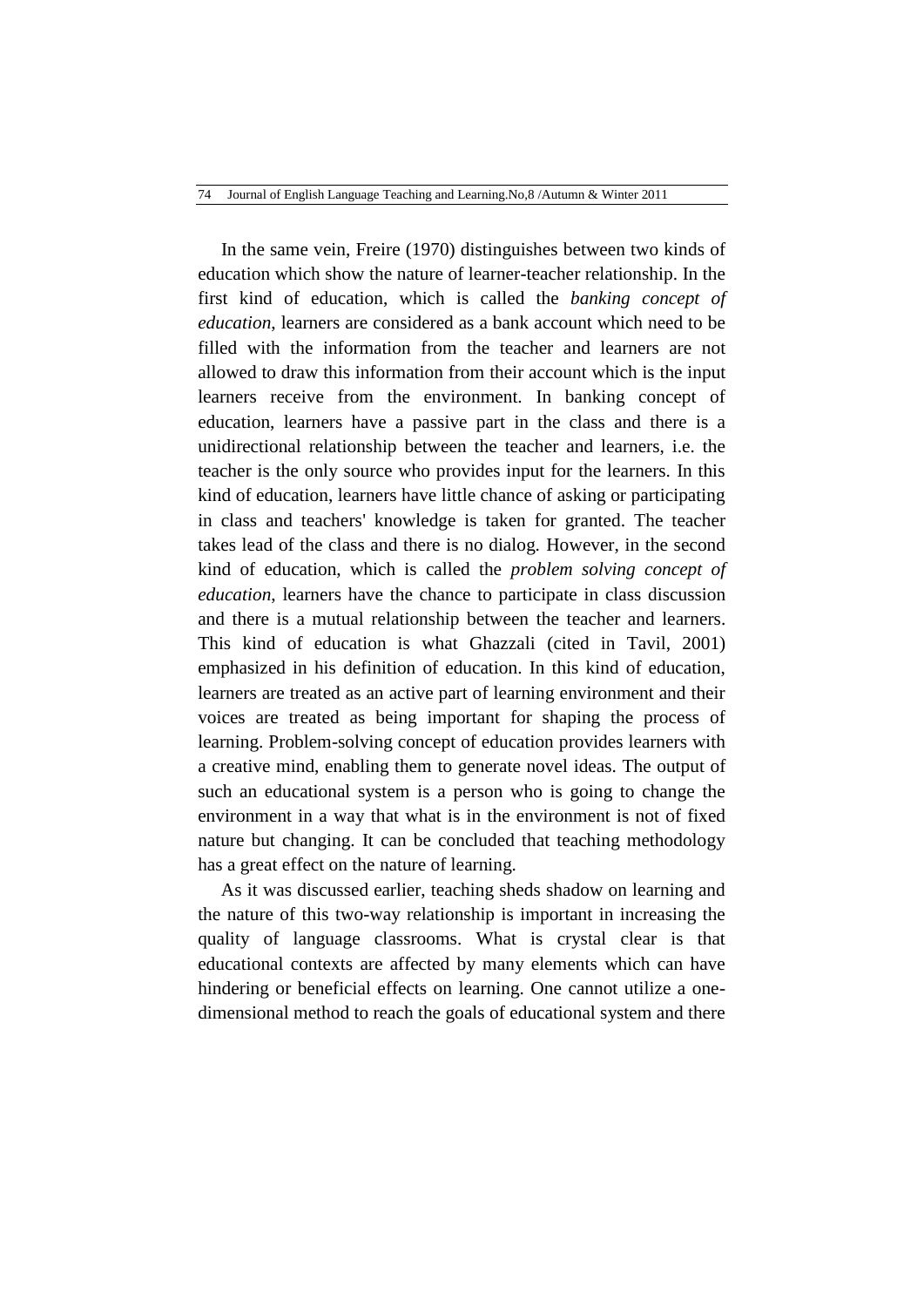should be an eclectic approach to target different needs of the learners and situational context. Therefore, there is not a magical method for increasing the quality of learning environments. Through the research findings, teachers can determine the principles of good language learning. Such an effort is done by Brown (2001) who has determined ten principles of language teaching and another study is conducted by Kumaravadivelu (2003) to show macrostrategies of language teaching.

 This should be taken into consideration that teaching theories have also an influential role in the quality of learning. For instance, NLP techniques help teachers to establish a suitable relationship with learners. NLP approach advocates that each person has an outstanding feature. The teacher should distinguish learners' outstanding features and enter the mind of learners through stimulating these features and guide learners (Millrood, 2004). The sentence *I am tired* has different connotations regarding gender differences. For men, this sentence has an illocutionary meaning of *I need rest* and *I need to be alone*. However, for women, the opposite meaning holds true in that women want to show that *they need more attention* just unlike what men intended to say. Therefore, people have different concepts and definitions about the reality and teachers should take these discrepancies into consideration. In other words, teachers should help learners to come to new insights. Congruency between teachers and learners leads to more motivation on the part of learners, more attention to learning, more self-esteem, the enhancement of learners' role in class, and the reduction of tension (Thornbury, 2001). Teaching is not only an expertise but an art in nature. In some circumstances, teachers have good knowledge but they are not competent enough to transfer the knowledge to learners in an appropriate way. Undoubtedly, the interaction between teaching and sciences such as psychology and sociology has provided learning with many challenges.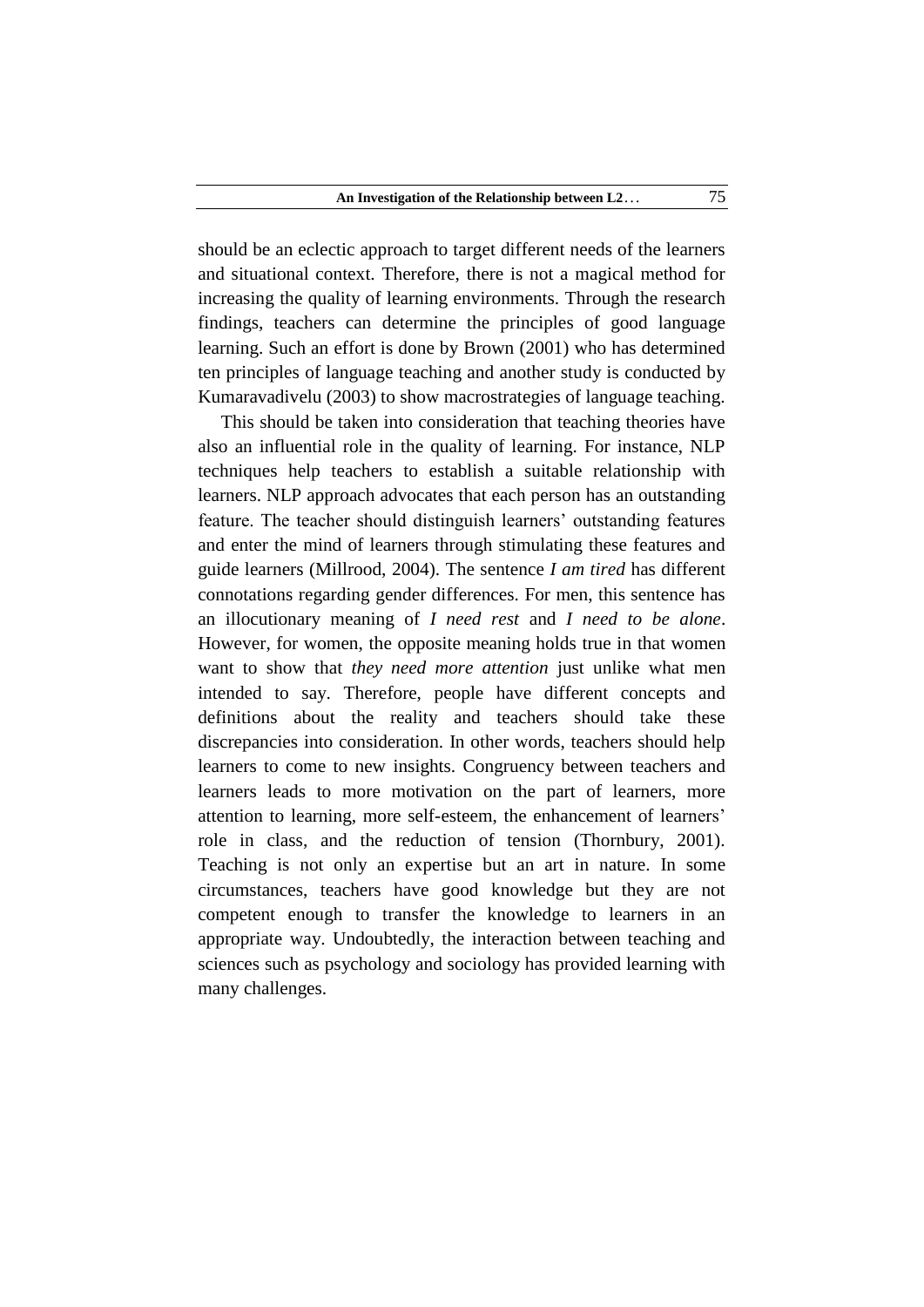### **2. Theories of Language Teaching**

To understand the main elements of good language teaching, an attempt should be made to first introduce the theories of teaching. A sound methodology is not necessarily a fixed and a determined one. Sociology of SLA advocates that every individual has miscellaneous needs and people are going to operate on the surrounding world based on their own experiences. According to Bourdieu (1986), social and cultural capitals will be strong predeterminers why some learners are more competent regardless of the methodology they have been exposed to. For increasing the quality of learning, the ecological factors should be taken into consideration which the surrounding world is part of it (Williams & Burden, 1997). Zahorik (1986) has classified teaching theories under three main umbrella terms:

# **2.1. Science-Research Conceptions**

In this paradigm, empirical investigation is of key importance and as Zahorik (1986) mentions, *operationalizing learning principles*, *following a tested model*, and *doing what effective teachers do* are some of the examples of science-research conceptions. Operationalizing learning principles embraces research on memory, motivation, and all the factors which are to some extent related to learning. Through these principles, it is possible to develop good language teaching guidelines to follow in other situations. Through following a tested model of teaching, "a view of good teaching is developed through logical reasoning and previous research; good teaching is defined in terms of specific acts" (Zahorik, 1986, p. 21). Another approach in science-research conceptions is achieved by identifying effective teachers and the way they perform in actual classes. This is referred to as reaching good teaching by doing what effective teachers do. Observation of language classes can provide teachers with a stockpile of good teaching principles. In a research of this kind, Blum (1984, pp. 3-6) has determined twelve characteristics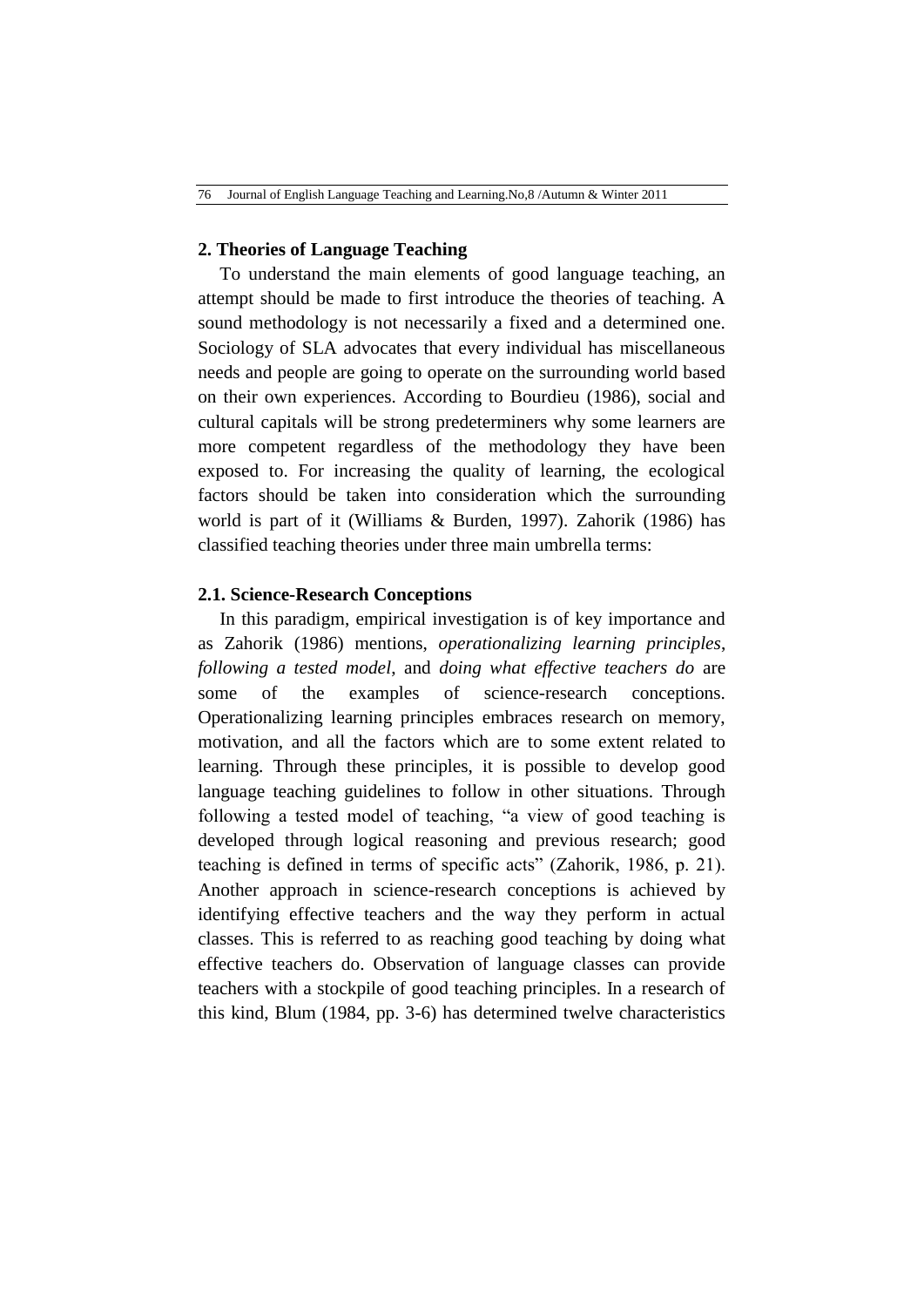of effective teaching as (1) instruction is guided by a preplanned curriculum; (2) there are high expectations for student learning; (3) students are carefully oriented to lessons; (4) instruction is clear and focused; (5) learning progress is monitored closely; (6) when students do not understand, they are retaught; (7) class time is used for learning; (8) there are smooth and efficient classroom routines; (9) instructional groups formed in the classroom fit instructional needs; (10) standards for classroom behaviour are high; (11) personal interactions between teachers and students are positive; and (12) incentives and rewards for students are used to promote excellence. It should be mentioned that the teaching principles characterized by Blum (1984) are not the only elements for improving teaching but learners' needs and situational factors are also effective in determining good teaching methodology.

### **2.2. Theory-Philosophy Conceptions**

This paradigm is further divided into two underlying categories as theory-based approaches and values-based ones. The first perspective which is a rationalist approach is the foundation of many teaching methodologies (Richards, 2002). Reason and rational thought are the yardsticks for evaluating teaching methodology. What is important in this approach is not empirical investigation but rather systematic thinking. This model is defined through the values one holds about teachers, learners, classrooms, and the role of education in society. Thus, what is congruent with the values of society is considered as an effective teaching.

#### **2.3. Art-Craft Conceptions**

From another perspective, teaching methodology is defined as a personal skill and teacher's characteristics (Zahorik, 1986). Personal skills which the teacher resorts to are of paramount importance. Thus, there is no universal way of teaching, and the concept of a magic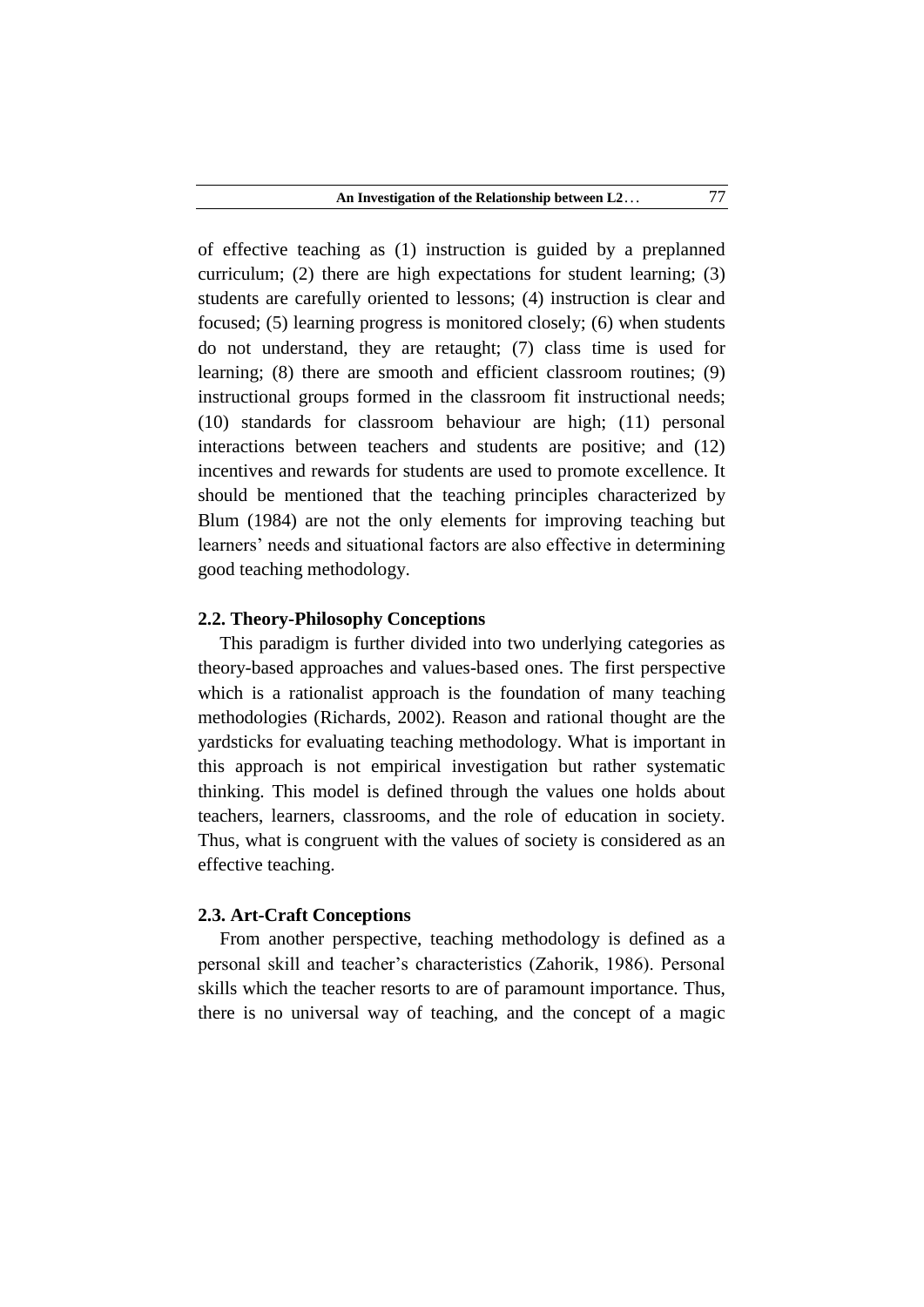formula for teaching is rejected in this paradigm. Teachers can adjust their teaching style based on the situational needs which can be related to both learners' needs and educational facilities. What is crystal clear is that teacher's decision making and choice play an important role in the classroom. In the previous theories, teacher was assigned a passive role as a consumer but in this approach teachers become practitioners of their own theories. These theories have been made through the process of teaching and are more related to situational needs of the classroom and can better target the objectives of the situation-specific policies. Varity and creativity can be better achieved in this approach.

# **3. Purpose of the Study**

This survey study investigated the perceptions of L2 learners and teachers with reference to teaching methodologies and learning styles in EFL classes, aiming at exploring the extent to which L2 learners' learning styles match the teachers' instructional methodologies. Through the findings of this study, it is possible to figure out the dominant learning styles in language classes. Moreover, learners' learning styles can be explored to compare them with teachers' dominant instructional methodologies.

#### **4. Research Questions**

- 1. What is the L2 teachers' dominant teaching style in EFL classes?
- 2. Is there any significant difference among various teaching styles?
- 3. What is the L2 learners' dominant learning style in EFL classes?
- 4. Is there any significant difference among various learning styles?
- 5. To what extent teachers' instructional styles match with learners' learning styles in EFL classes?

# **5. Methodology**

In this study an attempt is made to investigate the relationship between learning style and teaching style through analysis of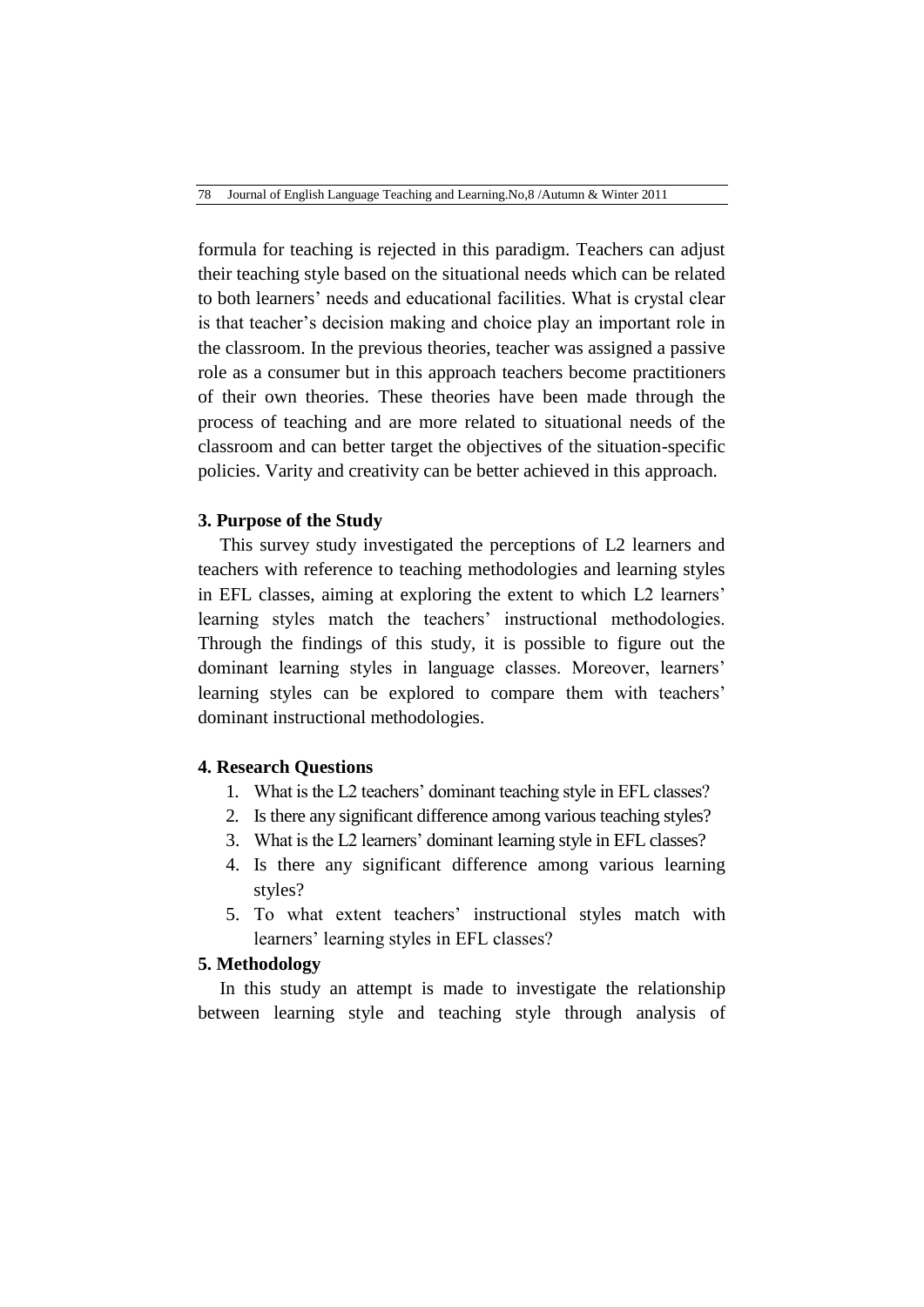frequencies. To this end, 108 Persian EFL learners and 108 teachers from the private EFL institutes were randomly chosen. The average age of learners was 15 years old. Learners were from different proficiency levels and were from various social statuses.

#### **5.1. Research Instruments**

#### **5.1.1. Honey and Mumford Learning Style Questionnaire (2006)**

This questionnaire is designed to measure different learning styles. Learners come to language classes with different styles and these styles are changed or reinforced during the course of learning a foreign language. Most of the learners are unaware of their own learning styles; therefore, this questionnaire can help learners to recognize their dominant style of learning. Learners are given 10 to 15 minutes to answer this questionnaire. Learners are to choose their learning style based on providing an answer on agreeing or disagreeing. *Honey and Mumford Learning Style Questionnaire* includes 80 questions which measures four styles of learning which are Activist, Reflector, Theorist, and Pragmatist. Figure 1 shows the four learning styles:



*Figure 1-Honey and Mumford Learning Styles* 

*Activists* involve themselves fully and without bias in new experiences (Honey & Mumford, 2006). They enjoy the here and now and are happy to be dominated by immediate experiences. They are openminded, not skeptical, and this tends to make them enthusiastic about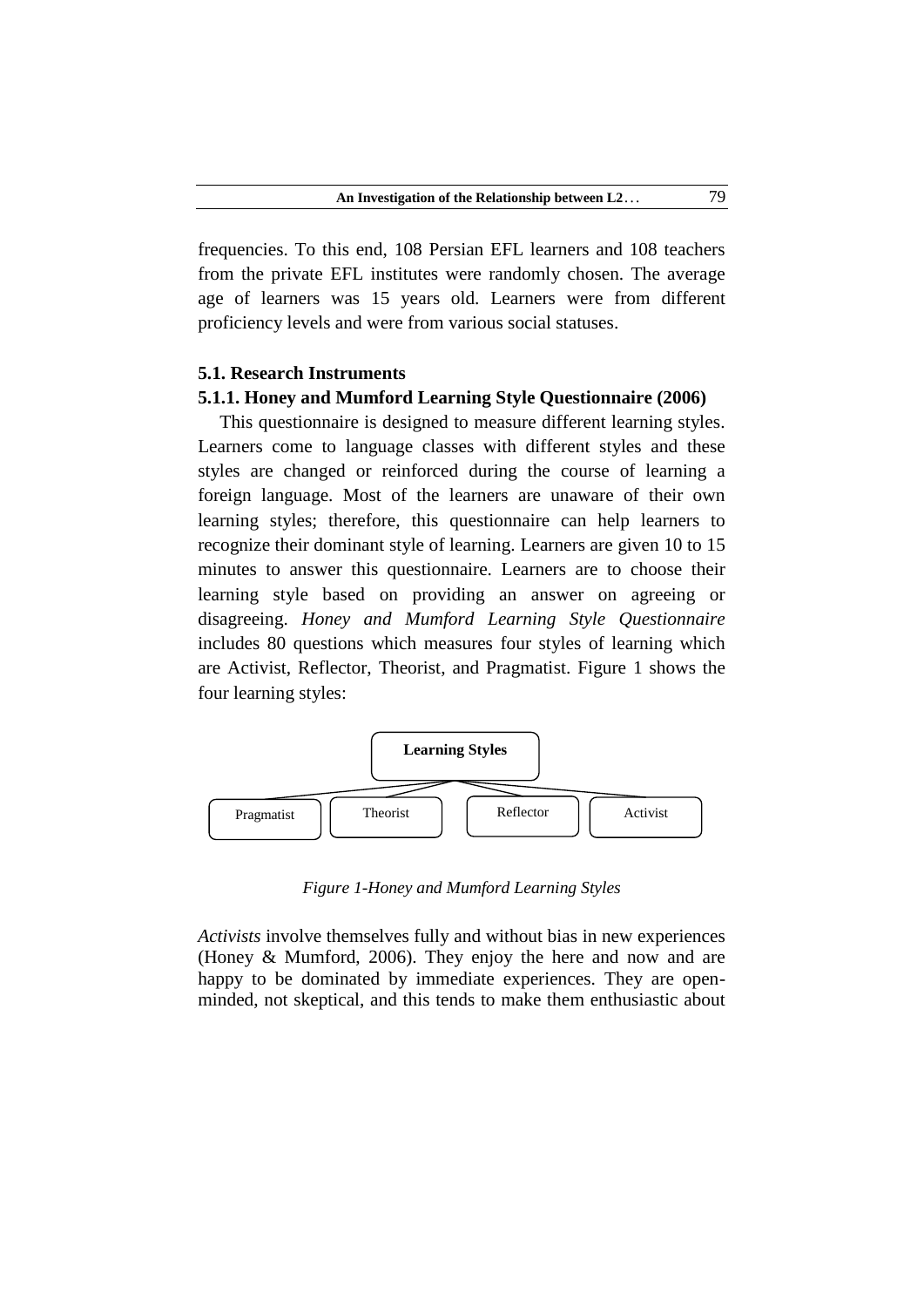anything new. Their philosophy is *I'll try anything once*. They tend to thrive on the challenge of new experiences but are bored with implementation and longer term consolidation. They are gregarious people constantly involving themselves with others but, in doing so, they hog the limelight. They are the life and soul of the party and seek to center all activities on themselves. *Reflectors* like to stand back to ponder experiences and observe them from many different perspectives. They collect data, both first hand and from others, and prefer to chew it over thoroughly before coming to any conclusion. The thorough collection and analysis of data about experiences and events is what counts so they tend to postpone reaching definitive conclusions for as long as possible. Their philosophy is to be cautious, to leave no stone unturned. They prefer to take a back seat in meetings and discussions. They enjoy observing other people in action. They listen to others and get the drift of the discussion before making their own points. *Theorists* adapt and integrate observations into complex but logically sound theories. They think problems through in a vertical, step-by-step logical way. They assimilate disparate facts into coherent theories. They like to analyze and synthesize. They are keen on basic assumptions, principles, theories, models and systems thinking. Their philosophy prizes rationality and logic. *Pragmatists* are keen to try out ideas, theories and techniques to see if they work in practice. They positively search out new ideas and take the first opportunity to experiment with applications. They are the sort of people who return from courses brimming with new ideas that they want to try out in practice. They like to get on with things and act quickly and confidently on ideas that attract them (ibid, 2006).

# **5.1.2. Grasha's 5 Teaching Style Questionnaire (1996)**

Grasha's Teaching Style Questionnaire (1996) includes 40 items and teachers should answer each question based on their own teaching methodology using a Likert-scale five-point questionnaire. This questionnaire measures five teaching styles as Delegator, facilitator, Personal Model, Formal Authority, and Expert. The definition of each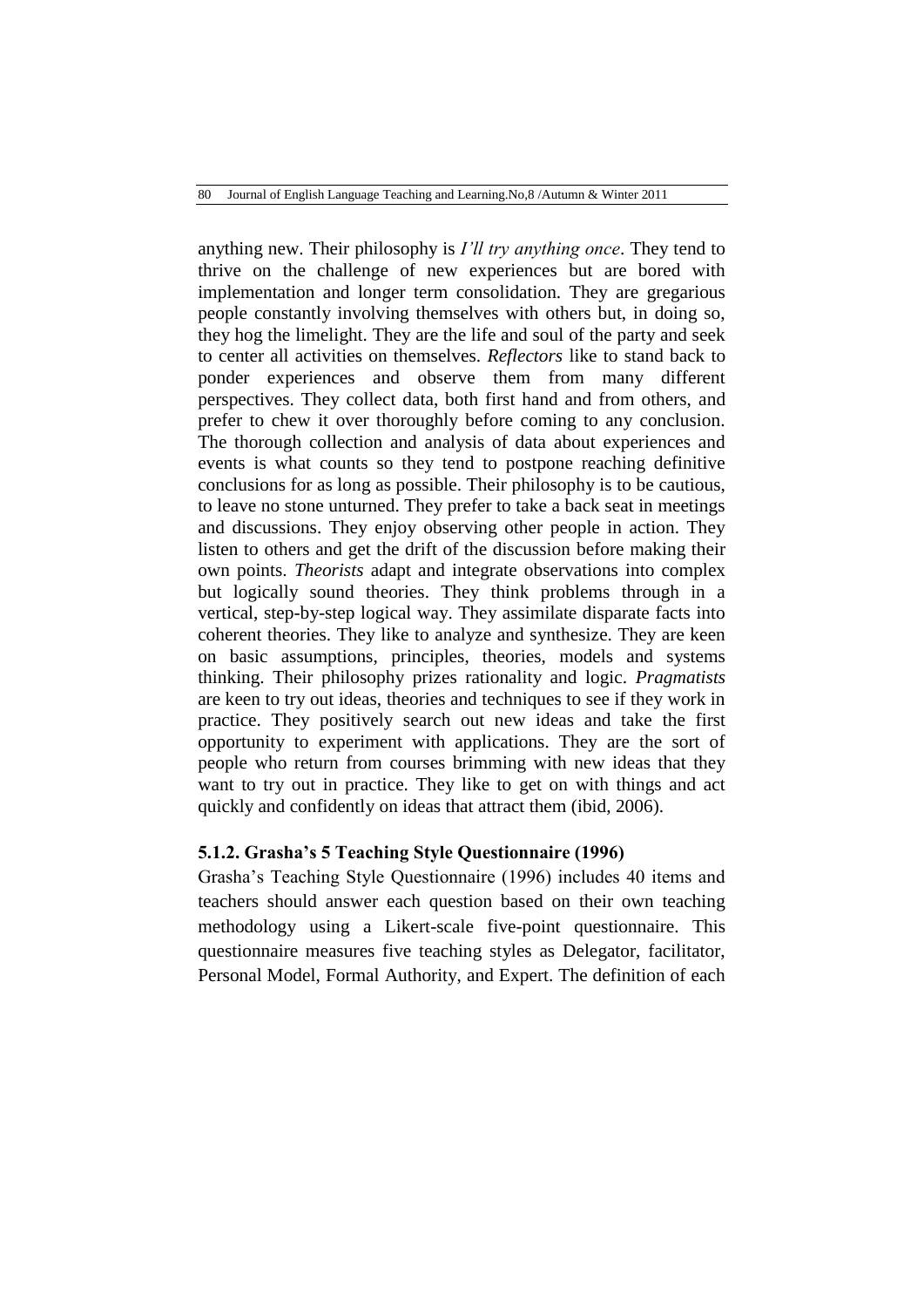style is provided in Appendix 1. Figure 2 shows the Grasha's (1996) five teaching styles (p. 154):



*Figure 2- Grasha's Five Teaching Styles*

# **6. Results and Discussion**

After investigating the learning styles, it was revealed that most of the learners are placed within the *reflector* style of learning. Statistical analysis of Chi-square showed that there is a significant difference among the observed frequencies of learning styles ( $\chi^2$ =48.850, p < .05). Figure 3 shows the frequencies of learning styles:

*Frequencies*: (Activist=31; Reflector=54; Theorist=16; Pragmatist=6)



*Figure 3- Distribution of Learning Styles by Frequency*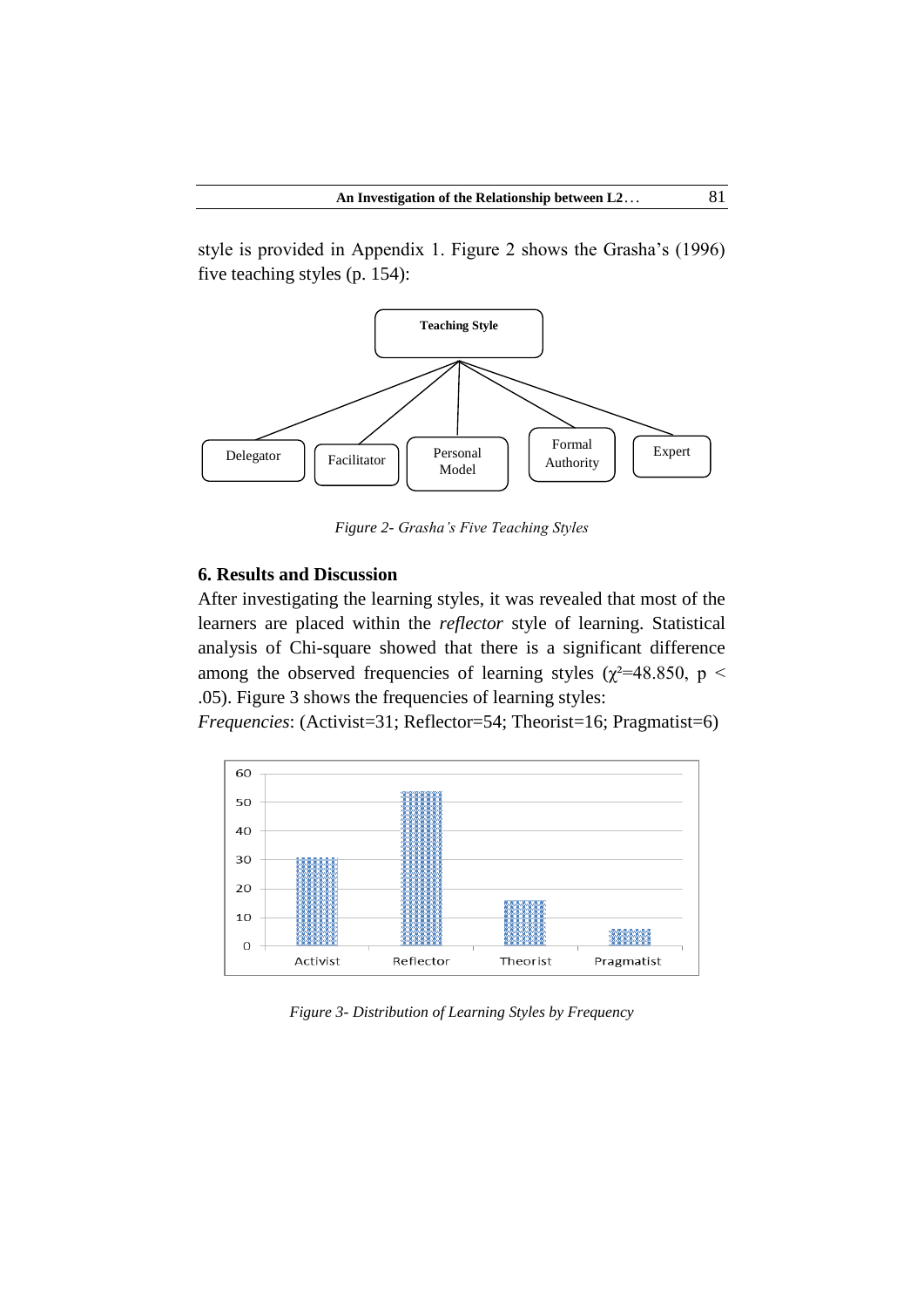82 Journal of English Language Teaching and Learning.No,8 /Autumn & Winter 2011

 As it is revealed in Figure 3, the least used learning style is pragmatist which points out that there is little tendency in learners to put everything in practice. After considering the teaching methodology, it was figured out that most teachers have a tendency toward *formal authority* and *expert* styles of teaching which is in contrast with the dominant learning styles. Teachers who are mostly labeled as a formal authority or an expert are less likely to allow learners to talk and participate in class discussion and procedures. This finding indicates that there is a discrepancy between learning styles and teacher methodology in that being an expert or a formal authority does not match a reflector style of learning.

 Among the teachers, the result of Chi-square showed that there is a significant difference among the frequency of chosen teaching styles  $(\chi^2=34.075, p < .05)$ . The frequency of each teaching style is presented in Figure 4:

*Frequencies*: (Expert=29; Formal Authority=41; Personal Model=12; Facilitator=17; Delegator=8)



*Figure 4- Distribution of Teaching Styles by Frequency*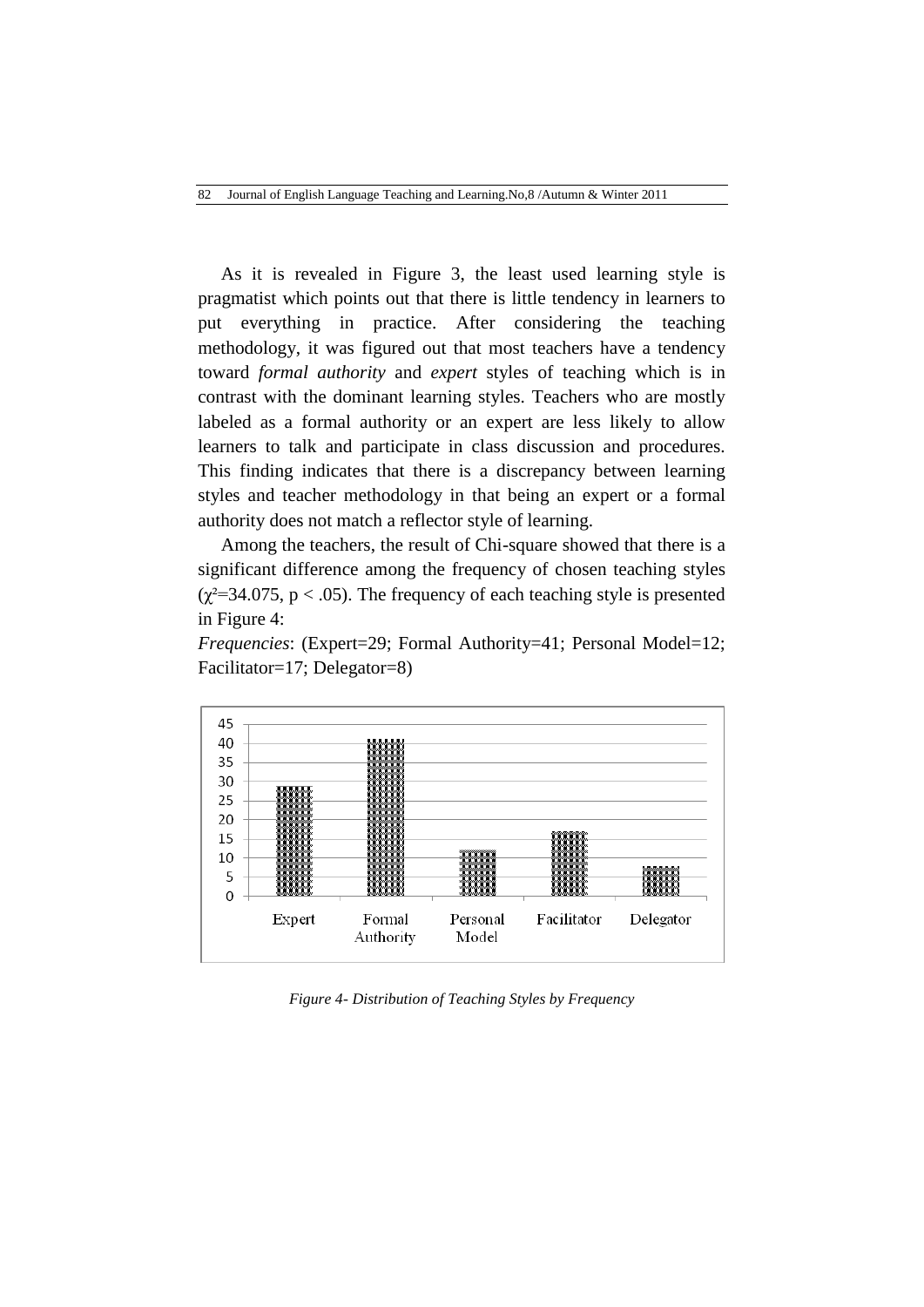As it is revealed in Figure 4, teachers have less tendency toward creating a sense of autonomy in learners. This feature is specifically seen in Eastern curriculum in which learners see themselves as passive receivers of information (Kumaravadivelu, 2003) and teachers consider themselves as the main source of knowledge. Therefore, there is less air for engaging learners in the process of learning. It is not far from reality that some teachers want to be accepted as the authority and an expert in the class. This tendency is more applicable to novice teachers. Thus, to assert their territory, teachers become the main speakers of the class. For example, in one of the classes, one of the learners asked a question and a classmate happened to know the answer and provided the answer verbally. The teacher did not enjoy the scene and criticized annoyingly that it is the teacher that should provide the answers—not learners.

 Assessment is also one of the underlying elements of each classroom. That is to say, teaching is not separated from evaluation. Inappropriate evaluation based on final-term score, and not based on the quality of learning and understanding, is a serious problem affecting the quality of language classrooms negatively. It should be highlighted that evaluation should not be constrained to final-term score. Oral evaluation which is done during the class time helps teachers to provide feedback for the learners. Giving feedback to learners has both cognitive and affective advantages. In other words, educational policies should move towards the *formative assessment*. Black and William (1998) pointed out that the consistency between learners' position and the realization of educational objectives, immediate feedback, and the possibility of fostering changes in the teaching methodology are the most important features of formative assessment. As Johnson (1996) puts it, learning best takes place when teachers provide feedback for the learners. He further mentions that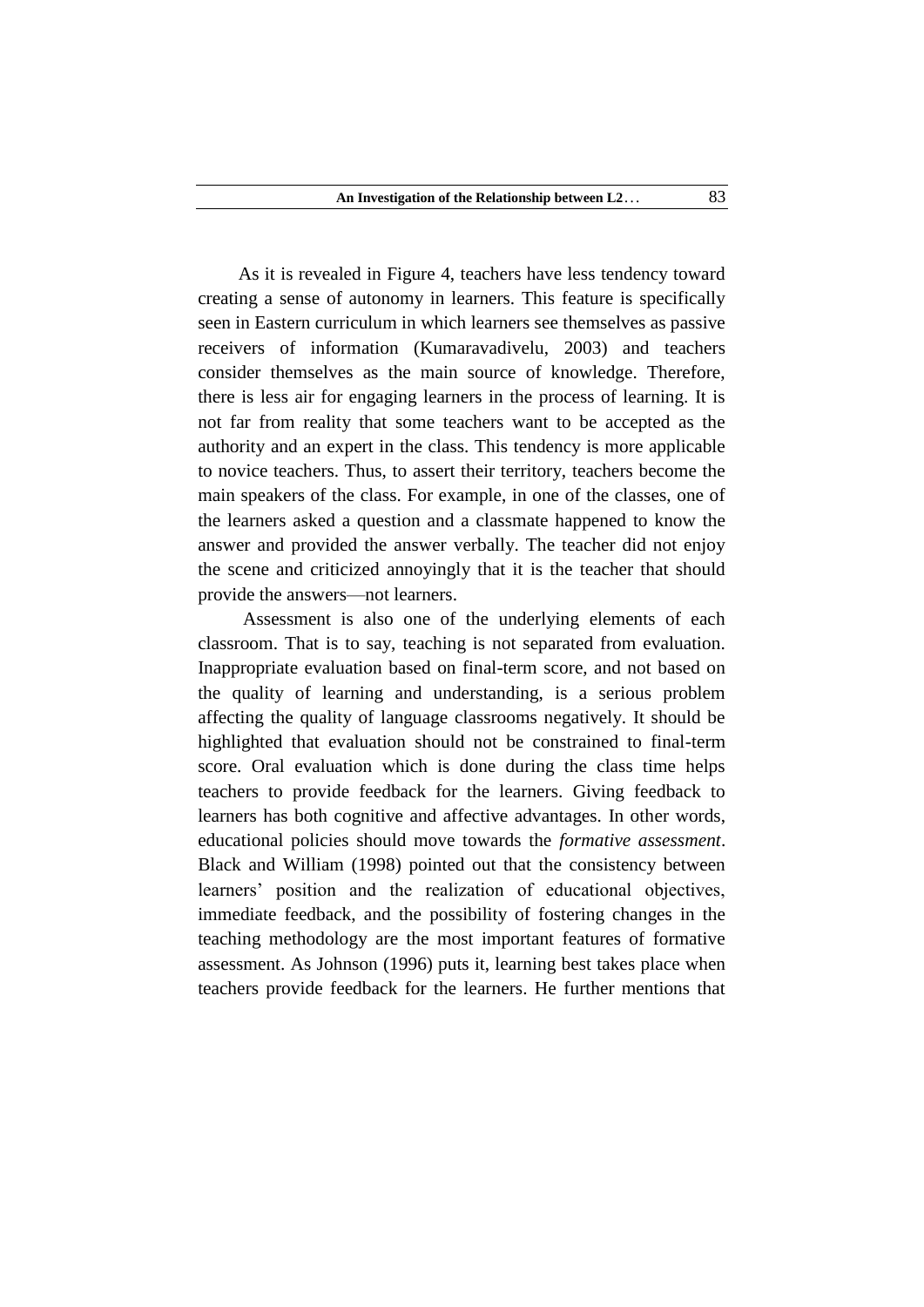there are two viewpoints regarding the nature of assessment which is schematized as below:

*Traditional Learning* (Learning  $\rightarrow$  Performance) *Effective Learning* (Learning → Performance → Learning)

 The aforementioned scheme advocates the idea of formative assessment in that after the performance of the learners, which is the assessment of learners' proficiency, learning take place. However, in traditional way of assessment, there is no feedback after the assessment and learners are left without any feedback. According to the assessment model proposed by Johnson (1996), the assessment system in language classrooms should be changed since the assessment system in most EFL classes is a summative one in which there is no chance for the teacher to provide feedback for the learners and learners' errors are left unchecked. In the effective assessment, after the learners take the exam, the process of learning is continued. Therefore, learning is in close relationship with assessment too. In other words, assessment is a tool for increasing learning not an end in itself.

 After investigating the relationship between learning styles and teaching methodology, the criteria of effective teaching are obtained through learners and teachers perspectives. According to learners' and teachers' viewpoint, *managing learners*, *quality of teaching*, *educational output*, *expertise*, *personality,* and *educational policies* were the main recognizing criteria of elite teaching respectively.

 Most learners mentioned that managing learners is the most important characteristic of teachers. Teaching methodology and expertise are not sufficient to address the various needs of learners. Some teachers are not able to motivate learners for further learning and there is less discussion activities in the class. Giving motivation to learners and increasing learners' critical thinking are part of managing learners. Managing learners means considering the affective and cognitive needs of the learners, sharing the responsibility of learning,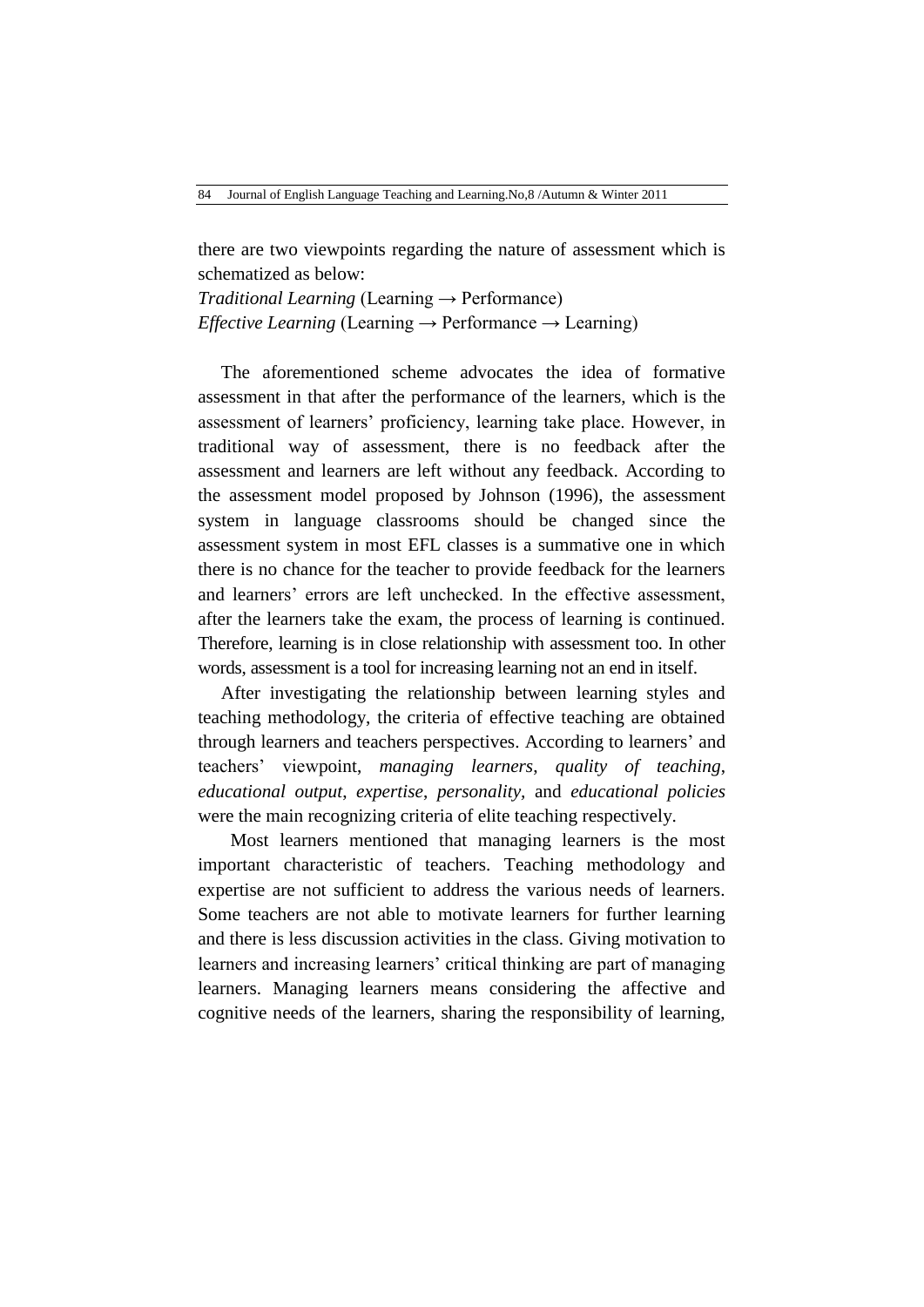providing a comfortable situation for the learners, learner participation in class procedures as a teacher, considering the capabilities of learners, and increasing learners' motivation. According to teachers, having effective relationship with learners, increasing learners' selfesteem, and making learners ready for a long-life learning are parts of managing learners.

 Quality of teaching is another characteristic of effective teaching. Learners mentioned that systematicity of teaching, up-to-date knowledge, merging theory into practice, learners' understanding of the lesson, engaging learners in the teaching process, and a problemsolving style of teaching are essential for a good language classroom. Teachers pointed out that learners' comprehension of the lesson, having disciplines in teaching, and targeting various skills and sub-skills play important role in increasing the quality of language classrooms.

 Encouraging learners to continue learning outside the classroom context, increasing learners' curiosity toward expanding their knowledge, and educating insightful learners are related to learners' viewpoint for educational output. Teachers also mentioned that learners should be taught to be able to continue their learning outside of the classroom. This will help learners to be autonomous and independent.

 Teachers' knowledge or expertise is another criterion of a good language classroom. Having a comprehensible knowledge and being up-to-date are mostly discussed by learners as having effective influence on teaching. Teachers believed that having both general and expert knowledge could be important.

 By personality, learners meant having a friendly relationship in class and mutual respect. Teachers advocated that having an academic personality and being well-mannered are essential for establishing an appropriate situation in class. There are some teachers who object to learners' opposite viewpoints which are discussed in the class. This would create a tough and unfriendly environment.

 Learners posited that educational policies embrace the educational objectives, decreasing the obsession of getting good marks and increasing the quality of learning, and providing facilities.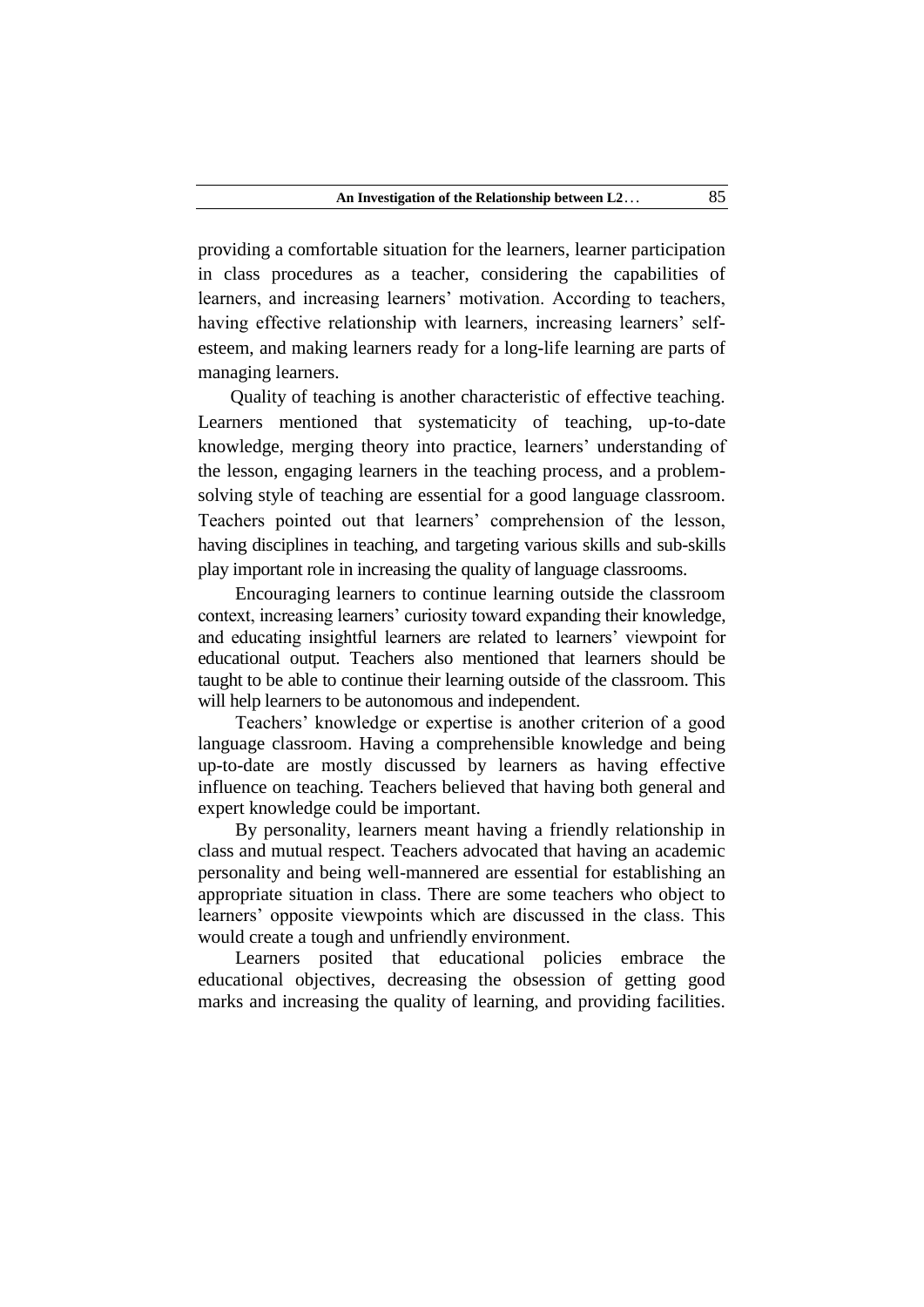Teachers endorsed that objectives of the class should be consistent with the needs of the society, assessment should be systematic and well-defined, and government should support the educational planning.

 It is now possible to answer the questions of this study mentioned earlier. The first question of this study considered the dominant teaching style in EFL context. As Figure 4 shows, formal authority is the dominant teaching style and delegator is the least used one by the teachers. The second question of this paper can be addressed through the Chi-square result. It was found out that there is a significant difference among different teaching styles ( $\chi^2$ =34.075, p < .05, Sig= .000). The third question targets the dominant learning styles. Figure 3 showed that the dominant learning style is reflector and the least used style is pragmatist which advocates that learners have more tendencies to participate in class procedures such as free discussions. The fourth question of this paper deals with the significance of differences. The Chisquare results revealed that there is a significant difference among learning styles ( $\chi^2$ =48.850, p < .05, Sig= .000). And the fifth question is about the relationship between learning style and teaching methodology. It was mentioned earlier that there is little consistency between learning and teaching styles. Learners try to have more positive part in the class but teachers mostly tend to recognize themselves as the authority and as a result, there is less air for learners to participate.

### **7. Conclusion**

 In this study an attempt was made to investigate the perceptions of L2 teachers and learners with respect to leaning styles and teaching methodologies in EFL classes in Iran to provide effective guidelines for improving language learning programs. The findings of this study showed that there is little congruency between learning styles and teaching methodologies. Most of the teachers want to take control of the class in a way which is not consistent with the reflector style of learning. Delegator style of teaching is the least used style by the teachers. This shows that there is little air for learners to talk in the class. The nature of language classrooms requires a situation in which discussion is formed with the contribution of learners. In the end, it should be mentioned that there is no magic formula for improving the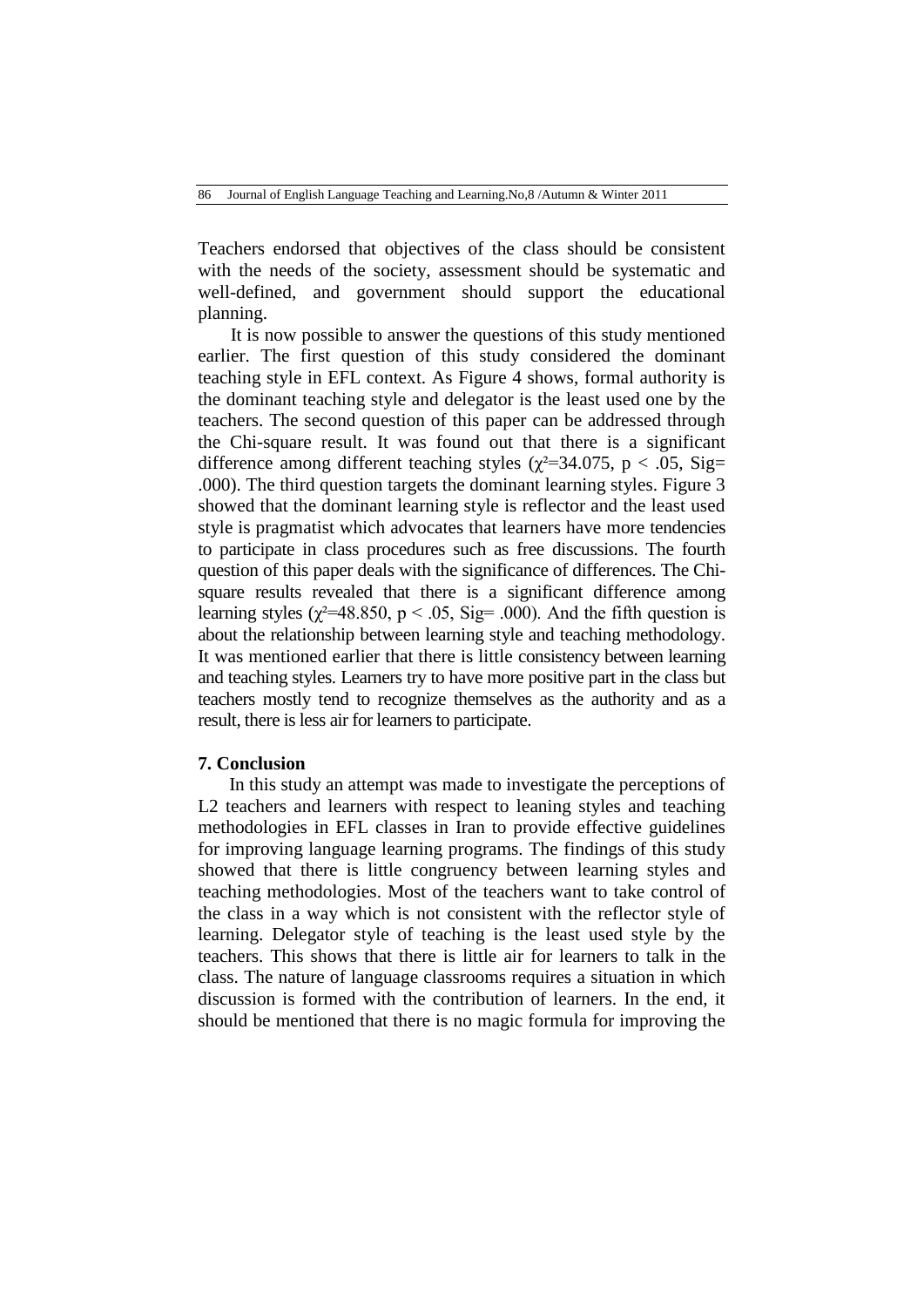quality of language classrooms. However, there are specific guidelines that through their application teachers can take steps toward more effective handling of the classroom.

### **References**

- Black, P., & William, D. (1998).Assessment and classroom learning. *Assessment in Education: Principles, Policy, and Practice*, *5*(1), 7-73.
- Blum, R. E. (1984). *Effective schooling practices: A research synthesis*. Portland, OR: Northwest Regional Educational Laboratory.
- Bourdieu, P. (1986). The forms of capital. In J. C. Richardson (Ed.), *Handbook of theory and research for the sociology of education* (pp. 241-258)*.*New York:Greenwood Press.
- Brown, H. D. (2001). *Teaching by principles: An interactive approach to language pedagogy*. Englewood Cliffs, NJ: Prentice Hall Regents  $(2^{nd}$  ed.). White Plains, NY: Longman.
- Cooper, D. E. (2001). In J. A. Palmer, *Fifty major thinkers on education: From Confucius to Dewey.* NY: Routledge Publication.
- Dawson, R. (1993). *Confucius: The Analects.* Oxford: Oxford University Press.
- Freire, P. (1970). *Pedagogy of the oppressed*. New York: Seabury Press.
- Grasha, A. F. (1996). *Teaching with style*. San Bernardino, CA: Alliance Publishers.
- Honey, P., Mumford, A. (2006). *Learning Styles Questionnaire: 80- Item Version*. London: Peter Honey Publications
- Huang, C. (1997). *The Analects of Confucius (Lun Yu): A Literal Translation with an Introduction and Notes.* Oxford: Oxford University Press.
- Johnson, K. (1996). *Language teaching and skill learning*. Oxford: Blackwell.
- Kumaravadivelu, B. (2003). *Beyond methods: Macrostrategies for language teaching*. New Haven, CT: Yale University Press.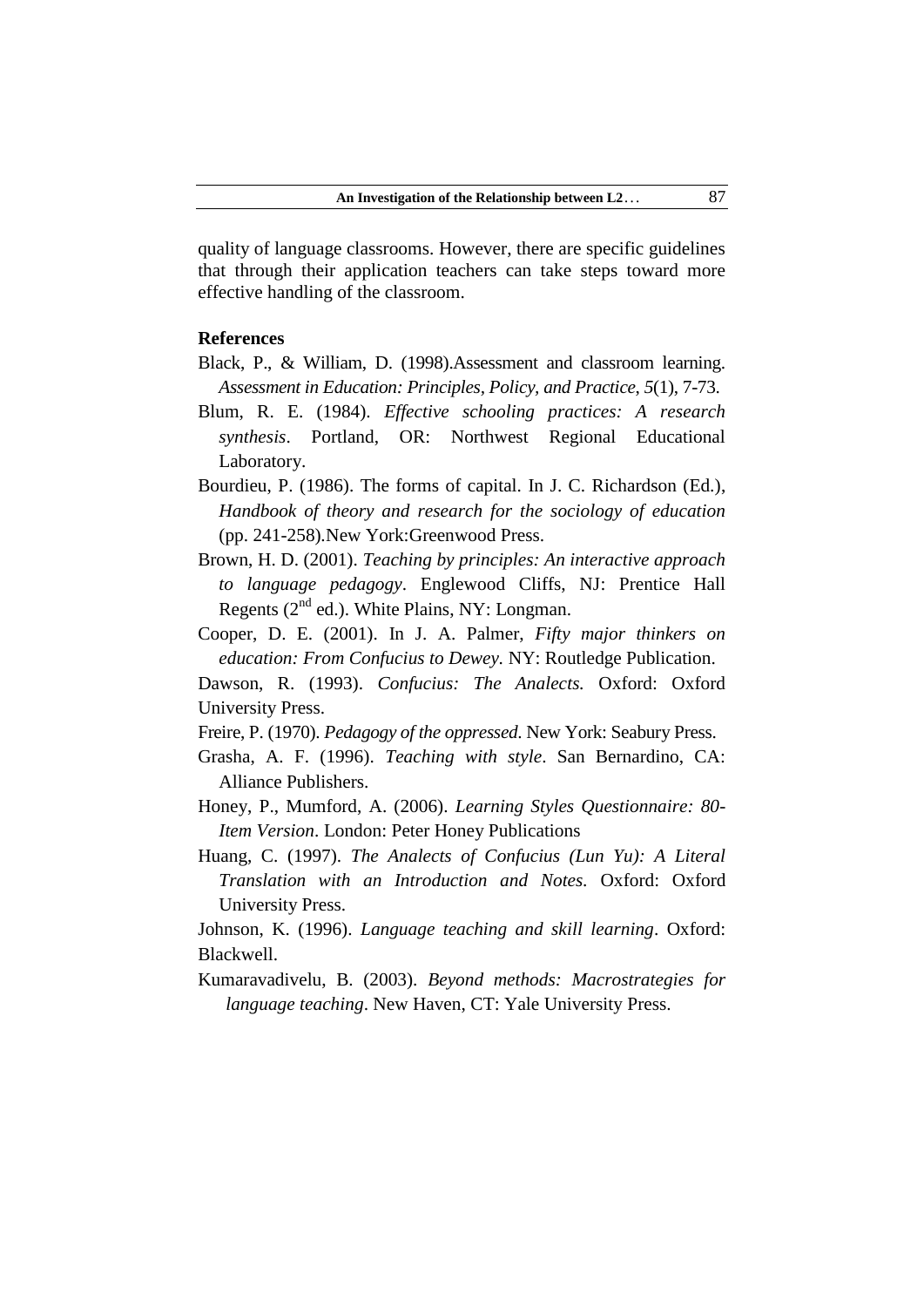- Millrood, R. (2004). The role of NLP in teachers' classroom discourse. *ELT Journal*, *58*(1),28-37.
- Richards, J. C. (2002). Theories of teaching in language teaching. In J. C. Richards & W. A. Renandya (Eds.), *Methodology in language teaching: An anthology ofcurrent practices*. Cambridge: CambridgeUniversity Press.
- Rowe, C. J. (2001). Socrates. In J. A. Palmer, *Fifty major thinkers on education: From Confucius to Dewey.* NY: Routledge Publication.
- Seraphine, C. L. (2001). Aristotle. In J. A. Palmer, *Fifty major thinkers on education: From Confucius to Dewey.* NY: Routledge Publication.
- Shen, J. (2001). Confucius. In J. A. Palmer, *Fifty major thinkers on education: From Confucius to Dewey.* NY: Routledge Publication.
- Tavil, H. A. (2001). Al-Ghazzali. In J. A. Palmer, *Fifty major thinkers on education: From Confucius to Dewey.* NY: Routledge Publication.
- Thornbury, S. (2001). The unbearable lightness of EFL. *ELT Journal*, *55*(4), 391-402.
- Williams, M., & Burden, R. L. (1997). *Psychology for language teachers: A social constructivist approach*. Cambridge: Cambridge University Press.
- Zahorik, J. A. (1986). Acquiring teaching skills. *Journal of Teacher Education* (March-April), 21-25.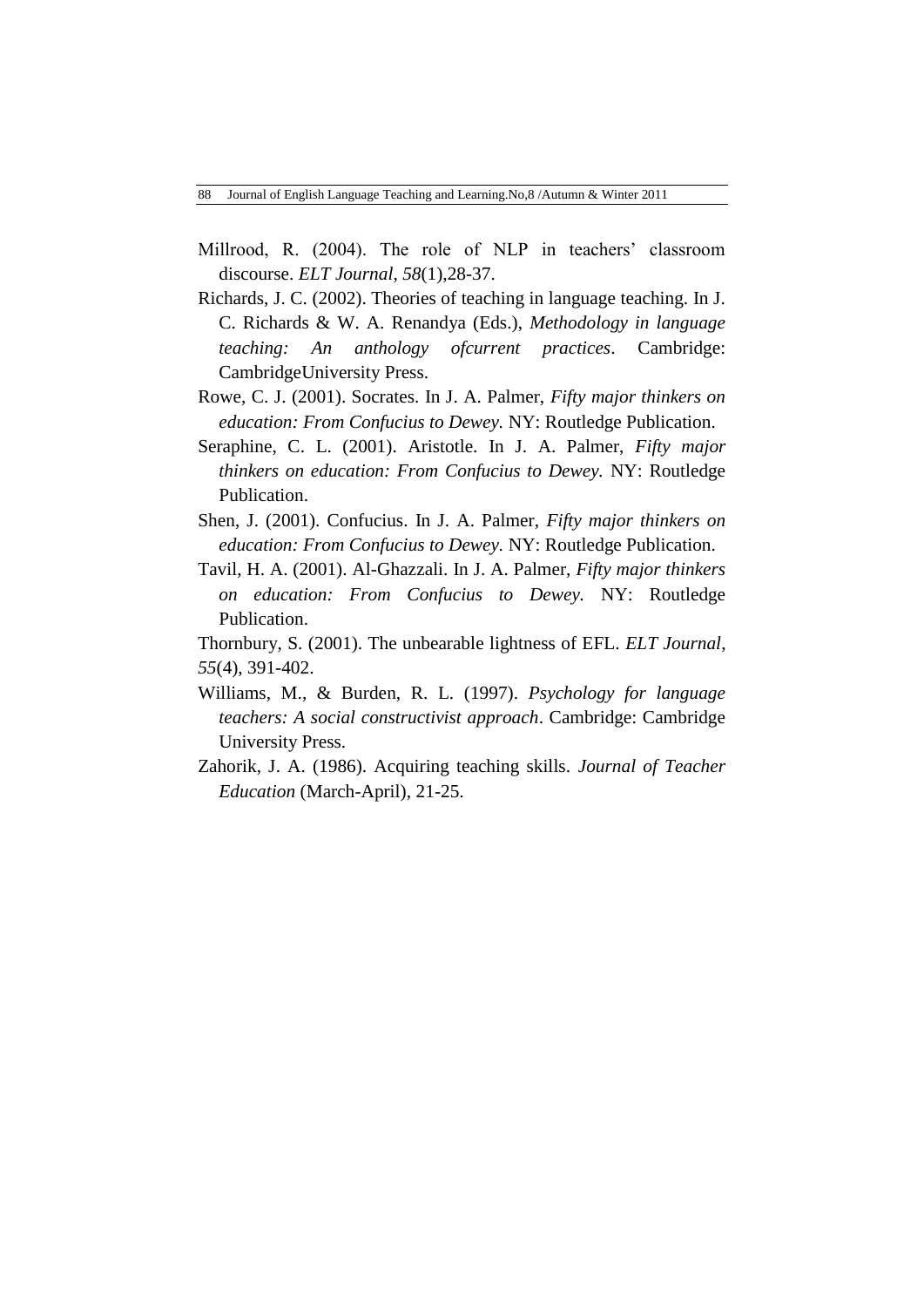# **Appendix 1**

Advantages and Disadvantages of Grasha's Five Teaching Styles

# **Five Teaching Styles**

### **Expert**

Possesses knowledge and expertise that students need. Strives to maintain status as an expert among students by displaying detailed knowledge and by challenging students to enhance their competence. Concerned with transmitting information and insuring that students are well prepared.

*Advantage:* The information, knowledge, and skills such individuals possess. *Disadvantage:* If overused, the display of knowledge can be intimidating to less experienced students. May not always show the underlying though processes that produced answers.

### **Formal Authority**

Possesses status among students because of knowledge and role as a faculty member. Concerned with providing positive and negative feedback, establishing learning goals, expectations, and rules of conduct for students. Concerned with the correct, acceptable, and standard ways to do things and with providing students with the structure they need to learn.

*Advantage:* The focus on clear expectations and acceptable ways of doing things.

*Disadvantages:* A strong investment in this style can lead to rigid, standardized, and less flexible ways of managing students and their concerns.

### **Personal Model**

Believes in "teaching by personal example" and establishes a prototype for how to think and behave. Oversees, guides, and directs by showing how to do things, and encouraging students to observe and then to emulate the instructor's approach.

*Advantage:* An emphasis on direct observation and following a role model.

*Disadvantage:* Some teachers may believe their approach is the best way